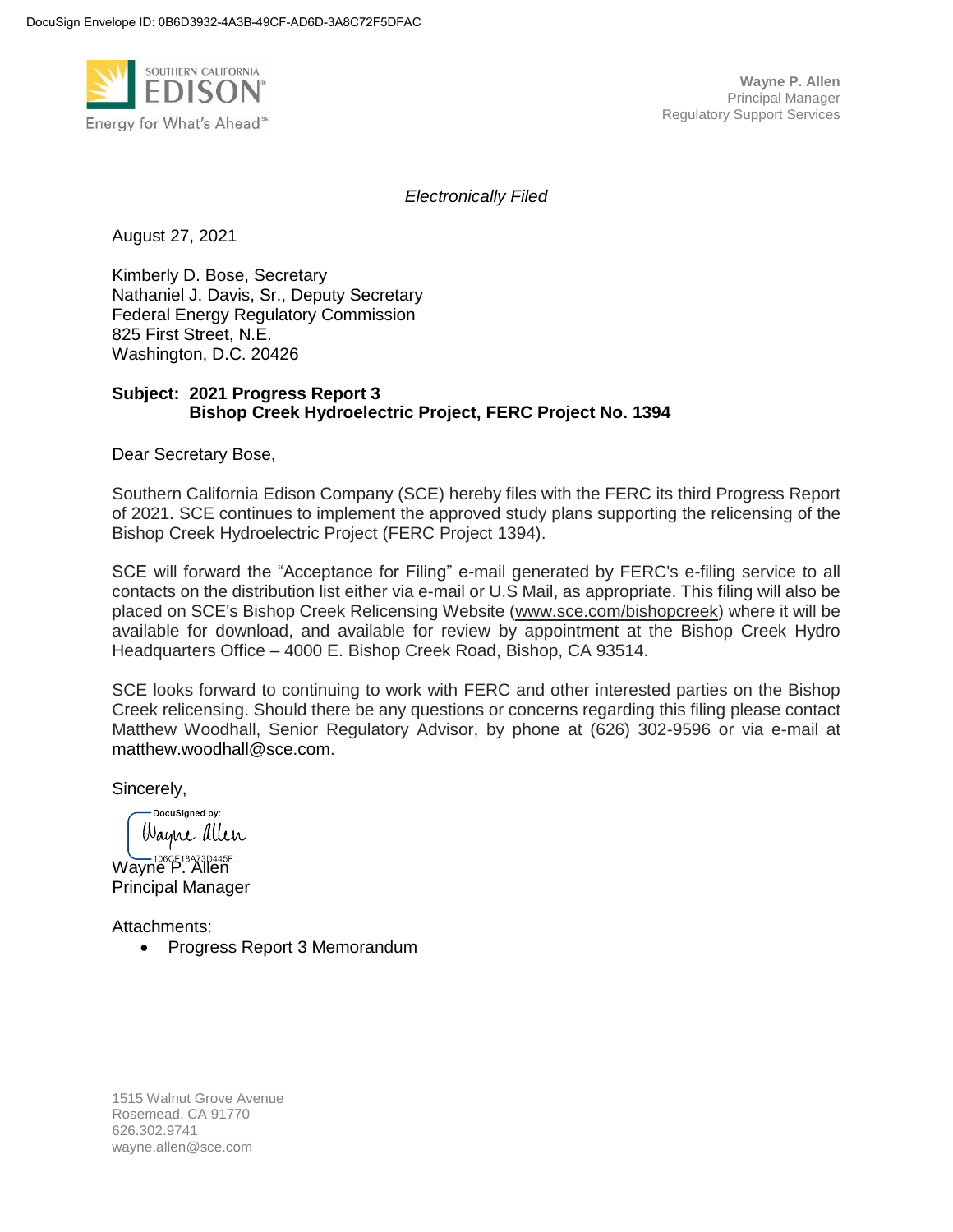## **MEMORANDUM**

| To:                | <b>Federal Energy Regulatory Commission</b><br>Docket P-1394-080 |
|--------------------|------------------------------------------------------------------|
| <b>FROM:</b>       | <b>Bishop Creek Relicensing Team</b>                             |
| $C_{\mathbf{C}}$ : | <b>Technical Work Groups</b><br><b>FERC Distribution List</b>    |
| DATE:              | August 27, 2021                                                  |
| RE:                | 2021 Quarterly Study Progress Report No. 3                       |

### **INTRODUCTION**

On November 4, 2019 the Federal Energy Regulatory Commission (FERC) approved Southern California Edison's (SCE) Technical Study Plan (TSP) for the relicensing of the Bishop Creek Project (FERC No. 1394). As provided for in 18 Code of Federal Regulation (CFR) 5.11(b)(3), the TSP included provisions for periodic progress reports. These progress reports are to be distributed to the Technical Working Groups (TWG) and the Federal Energy Regulatory Commission (FERC) on a quarterly basis as required by the Study Plan Determination (SPD).<sup>[1](#page-1-0)</sup> The progress reports are intended to be brief technical updates that will, at a minimum, summarize work completed to date, any deviations from previously described methods, and any unforeseen issues that may warrant further stakeholder consultation. This memorandum serves as the third progress report for the Bishop Creek Project for 2021. The Updated Study Report (USR) will serve as the final quarterly progress report for 2021, which will be filed no later than November 4, 2021.

### **PROGRESS REPORT**

SCE continues to make progress on study plans as outlined in the revised TSP and SPD. As such, several studies conducted their second study season in 2020 and are now complete and others are in their second year. [Table 1](#page-2-0) provides a summary of the field efforts conducted to date and a schedule for remaining studies and data analysis. Those studies impacted by the COVID-19 pandemic are identified in the table below. As discussed in the ISR Meeting, the final technical reports are being drafted and will be submitted in batches to the TWGs for 60-day review as they become available. The final technical reports will be filed with FERC as part of the Draft License Application (DLA) package in early 2022.

SCE is currently planning to discuss preliminary potential effects and study plan results at a series of meetings beginning in October of 2021. Discussions from this meeting and the final technical reports will inform the Updated Study Report and Meeting later this year.



<span id="page-1-0"></span><sup>&</sup>lt;sup>1</sup> Issued by FERC on November 4, 2019.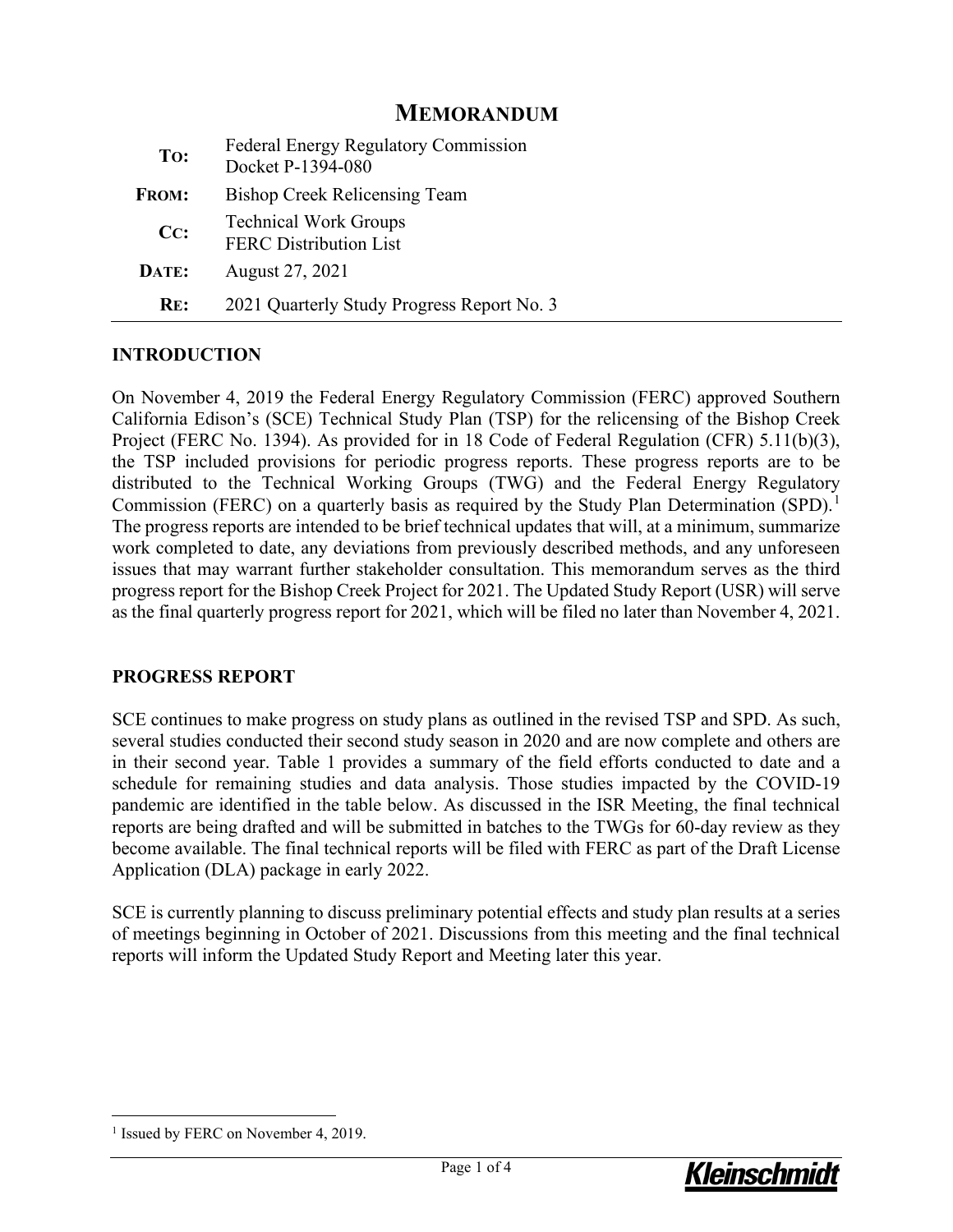<span id="page-2-0"></span>

| <b>STUDY NAME</b>                                 | <b>STATUS</b>                                                                 | <b>MODIFICATIONS TO METHODOLOGY AND/OR NEEDED</b>                  |  |  |
|---------------------------------------------------|-------------------------------------------------------------------------------|--------------------------------------------------------------------|--|--|
|                                                   |                                                                               | <b>CONSULTATION</b>                                                |  |  |
|                                                   | <b>TERRESTRIAL AND BOTANICAL STUDIES</b>                                      |                                                                    |  |  |
| TERR $1 -$ Assessment of                          | This survey effort is complete, and a technical report has been               | No changes or modifications to methodology and no additional field |  |  |
| <b>Bishop Creek Riparian</b>                      | drafted and was sent to TWGs in August 2021.                                  | work is anticipated for the duration of this relicensing process.  |  |  |
| Community                                         |                                                                               |                                                                    |  |  |
| TERR 2 - Invasive Plants                          | This survey effort is complete, and a technical report has been               | No changes or modifications to methodology and no additional field |  |  |
|                                                   | drafted and was sent to TWGs in August 2021.                                  | work is anticipated for the duration of this relicensing process.  |  |  |
| TERR 3 - Assessment of                            | This survey effort is complete, and a technical report has been               | No changes or modifications to methodology and no additional field |  |  |
| <b>Special Status Plants</b>                      | drafted and was sent to TWGs in August 2021.                                  | work is anticipated for the duration of this relicensing process.  |  |  |
| TERR 4 - Wildlife                                 | This survey effort is complete, and a technical report has been               | No changes or modifications to methodology and no additional field |  |  |
|                                                   | drafted and was sent to TWGs in August 2021.                                  | work is anticipated for the duration of this relicensing process.  |  |  |
| <b>AQUATICS AND AQUATIC PROCESSES STUDY PLANS</b> |                                                                               |                                                                    |  |  |
| AQ 1 - Instream Flow                              | This survey effort is complete, and a technical report was                    | No changes or modifications to methodology and no additional field |  |  |
| Needs and Assessment                              | submitted to the Aquatics TWG for review. Comments were                       | work is anticipated for the duration of this relicensing process.  |  |  |
|                                                   | received from CDFW, SCE and the Relicensing Team intends to                   |                                                                    |  |  |
|                                                   | address the comments prior to the Effects Meetings that are                   |                                                                    |  |  |
|                                                   | being scheduled for October, 2021.                                            |                                                                    |  |  |
| AQ 2 - Operations Model                           | The Operations Model has been configured and populated with                   | No changes or modifications to methodology and no field work is    |  |  |
|                                                   | historical data. A final technical report has been submitted to the           | anticipated for the duration of this relicensing process.          |  |  |
|                                                   | Aquatics TWG for review. A virtual Operations Model                           |                                                                    |  |  |
|                                                   | Workshop is currently scheduled for September 3, 2021 to<br>review the model. |                                                                    |  |  |
| AQ 3 - Fish Distribution                          | This survey effort is complete, and a technical report was                    | No changes or modifications to methodology and no additional field |  |  |
| Baseline Study (Creek)                            | submitted to the Aquatics TWG for review. Comments were                       | work is anticipated for the duration of this relicensing process.  |  |  |
|                                                   | received from CDFW. SCE and the Relicensing Team intend to                    |                                                                    |  |  |
|                                                   | address the comments prior to the Effects Meetings that are                   |                                                                    |  |  |
|                                                   | being scheduled for October, 2021.                                            |                                                                    |  |  |
| AQ 4-Baseline Fish                                | This survey effort is complete, and a technical report was                    | No changes or modifications to methodology and no additional field |  |  |
| Distribution Study                                | submitted to the Aquatics TWG for review. Comments were                       | work is anticipated for the duration of this relicensing process.  |  |  |
| (Reservoirs)                                      | received from CDFW. SCE and the Relicensing Team intend to                    |                                                                    |  |  |
|                                                   | address the comments prior to the Effects Meetings that are                   |                                                                    |  |  |
|                                                   | being scheduled for October, 2021.                                            |                                                                    |  |  |
| AQ 5 - Water Quality                              | Water Quality sampling is being conducted at Lake Sabrina,                    | No additional changes or modifications to methodology.             |  |  |
|                                                   | South Lake, Intake No. 2 reservoir and locations along Bishop                 |                                                                    |  |  |
|                                                   | Creek throughout the summer of 2021 as outlined in the revised                |                                                                    |  |  |
|                                                   | Water Quality Implementation Plan submitted to FERC in April                  |                                                                    |  |  |

# **TABLE 1** BISHOP CREEK HYDRO RELICENSING PROJECT FIELD STUDY SUMMARY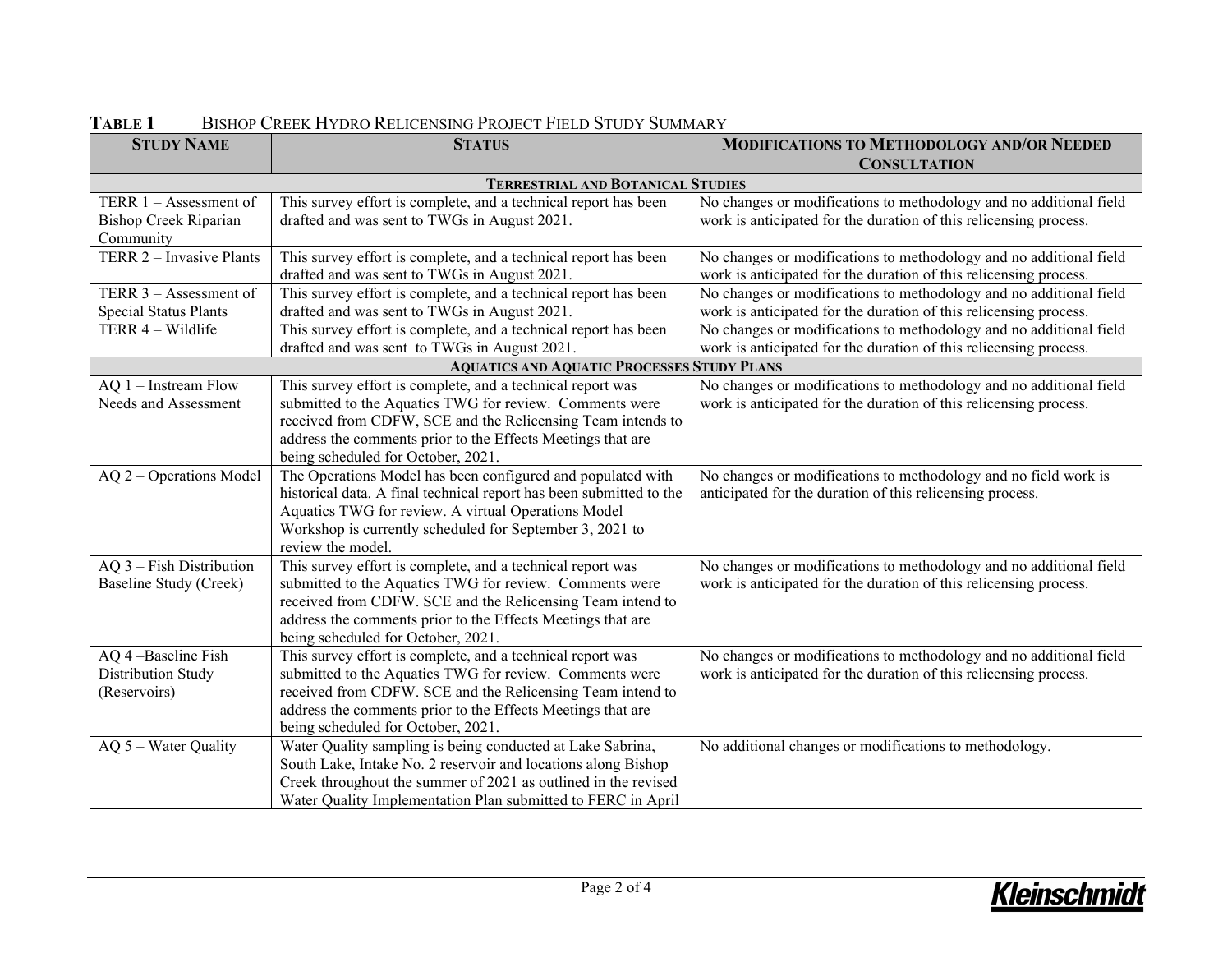| <b>STUDY NAME</b>        | <b>STATUS</b>                                                                                                     | <b>MODIFICATIONS TO METHODOLOGY AND/OR NEEDED</b>                             |
|--------------------------|-------------------------------------------------------------------------------------------------------------------|-------------------------------------------------------------------------------|
|                          |                                                                                                                   | <b>CONSULTATION</b>                                                           |
|                          | 2020. An Interim Annual Report was filed with FERC in March                                                       |                                                                               |
|                          | 2021.                                                                                                             |                                                                               |
| $AQ 6 - Sediment$ and    | Bishop Creek Operations released flows of approximately 50 cfs                                                    | Previous Variances: After a review of field conditions at bankfull            |
| Geomorphology            | on May 5, 2021 and flows of approximately 120 cfs on June 9,                                                      | flow, SCE did not believe the planned use of a bed-load sampler can           |
|                          | 2021 in an effort to simulate higher flushing flows in the study                                                  | be safely deployed or effectively implemented via wading, and notes           |
|                          | reaches and mobilize the tracer rocks previously placed in                                                        | that necessary infrastructure (bridges) for deployment of the sampler         |
|                          | August 2020. Surveys were conducted following each release,                                                       | is not present for the desired sample reaches. To help resolve the            |
|                          | May 25-28 and July 12-14, respectively, to recover the tracer                                                     | question relating to sediment mobility that cannot be answered by the         |
|                          | rocks. GPS units were used to survey the cross sections and                                                       | bedload sampling that is not feasible, SCE proposed to perform a              |
|                          | visual surveys were used to locate the rocks which had been                                                       | tracer rock study during higher flows to understand when various              |
|                          | previously PIT-tagged and painted. ~90% of the rocks were                                                         | size substrates are mobilized. SCE discussed the change in methods            |
|                          | recovered each time. A final technical report is in development                                                   | with the TWG during review of the 2 <sup>nd</sup> progress report in May 2020 |
|                          | and will be distributed to the TWGs once complete.                                                                | and no concerns were raised.                                                  |
|                          | HUMAN ENVIRONMENT AND COMMUNITY STUDY PLANS                                                                       |                                                                               |
| REC 1 - Recreation Use   | Web-based, recreation use surveys were implemented in 2020                                                        | Previous Variances: Due to road construction on the South Lake                |
| and Needs                | and will continue through November 2021. URLs and QR codes                                                        | Road and travel restrictions relating to COVID-19, a revised                  |
|                          | have been posted and fliers distributed at Lake Sabrina, South                                                    | implementation schedule for the REC 1 study plan was developed in             |
|                          | Lake, and Intake No. 2 Reservoir recreation areas.                                                                | consultation with the USFS which moved the general recreation field           |
|                          |                                                                                                                   | surveys to the 2021 recreation season.                                        |
|                          | Angler surveys are currently being administered at each                                                           |                                                                               |
|                          | recreation area and select campgrounds adjacent to Project                                                        | Variance for 2021 implementation: The Recreation TWG                          |
|                          | creeks. Surveys will continue through Labor Day weekend.                                                          | considered alternative methods and schedules to address the                   |
|                          |                                                                                                                   | Recreation Use and Needs Study Objectives, which resulted in a                |
|                          | Traffic counters have been installed at each recreation area and                                                  | revised approach for obtaining responses from recreational users that         |
|                          | will continue to collect data through November 2021.                                                              | reduced potential contact/exposure to COVID-19. A technical memo              |
|                          |                                                                                                                   | outlining this revised approach was submitted to FERC with the May            |
|                          | Trail counters have been installed at Inlet Trail, Little Egypt                                                   | 2021 Progress Report and is not restated here.                                |
|                          | climbing access, and Green Creek Diversion Pipeline and will                                                      |                                                                               |
|                          | continue to collect data through November 2021. A final                                                           |                                                                               |
|                          | technical report will be developed once surveys are complete in                                                   |                                                                               |
|                          | the fall of 2021 and distributed to the TWG once ready.                                                           |                                                                               |
| $REC 2 - Recreaction$    | This survey effort is complete, and a technical report is being                                                   | No changes or modifications to methodology and no additional field            |
| Facilities Condition and | drafted to be finalized in fall of 2021.                                                                          | work is anticipated for the duration of this relicensing process.             |
| Public Accessibility     |                                                                                                                   |                                                                               |
| LAND $1 - Project$       | This study is underway and is being informed by the results of                                                    | No changes or modifications to methodology and no additional field            |
| Boundary and Lands       | numerous surveys. The results of the study and its<br>recommendations will be incorporated into the Draft License | work is anticipated for the duration of this relicensing process.             |
|                          | Application (DLA) for review.                                                                                     |                                                                               |
|                          |                                                                                                                   |                                                                               |